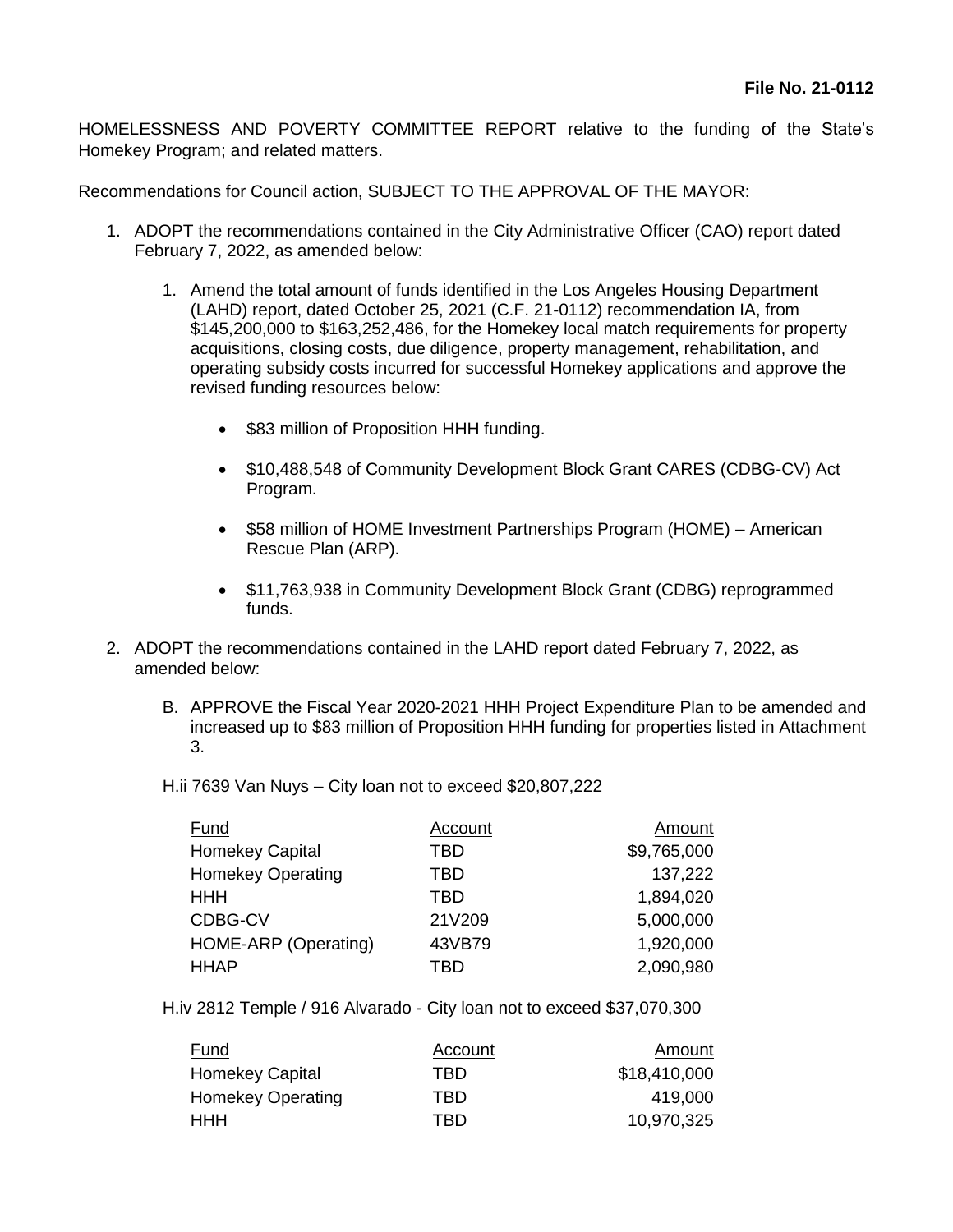| HOME-ARP (Capital)   | 43VB79 | 1,899,480 |
|----------------------|--------|-----------|
| HOME-ARP (Operating) | 43VB79 | 3,648,000 |
| HHAP.                | TBD    | 1,723,495 |

- I.i 5050 Pico City loan not to exceed \$4,381,606
- I.ii 10150 Hilhaven City loan not to exceed \$1,620,000
- 2. INSTRUCT the LAHD to designate the Extended Stay Hotel site located in Council District 3 for 100% senior housing, found on page 49 of the LAHD report dated February 7, 2022.
- 3. INSTRUCT the CAO to report in 30 days with funding sources for the Homekey Round 3 local match, including the amount available, when it is available, and what other eligible uses are for those funds besides a Project Homekey match.
- 4. INSTRUCT the LAHD, in coordination with the Department of General Services, the Bureau of Engineering, the CAO and the Los Angeles Homeless Services Authority to report within 30 days on a list of properties to submit for the Statewide Homekey Notice of Funding Availability, with the goal of applying for at least one location per Council District, that provide an interim to permanent model for addressing homelessness.

Fiscal Impact Statement: The CAO reports that there is no additional General Fund impact anticipated at this time. The Reserve Fund Loan is expected to be reimbursed by the Federal Emergency Management Agency.

Financial Policies Statement: The CAO reports that the above recommendations comply with the City Financial Policies.

Community Impact Statement: Yes

For:

Downtown Los Angeles Neighborhood Council

## SUMMARY

At the meeting held on February 10, 2022, your Homelessness and Poverty Committee considered CAO and LAHD reports relative to the funding of the State's Homekey Program; and related matters. After an opportunity for public comment was held, the Committee recommended to move forward the recommendations contained in the reports, as amended, as detailed above. This matter is now submitted to the Council for consideration.

Respectfully Submitted,

HOMELESSNESS AND POVERTY COMMITTEE

<u>MEMBER</u> <u>VOTE</u><br>DE LEÓN YES DE LEÓN